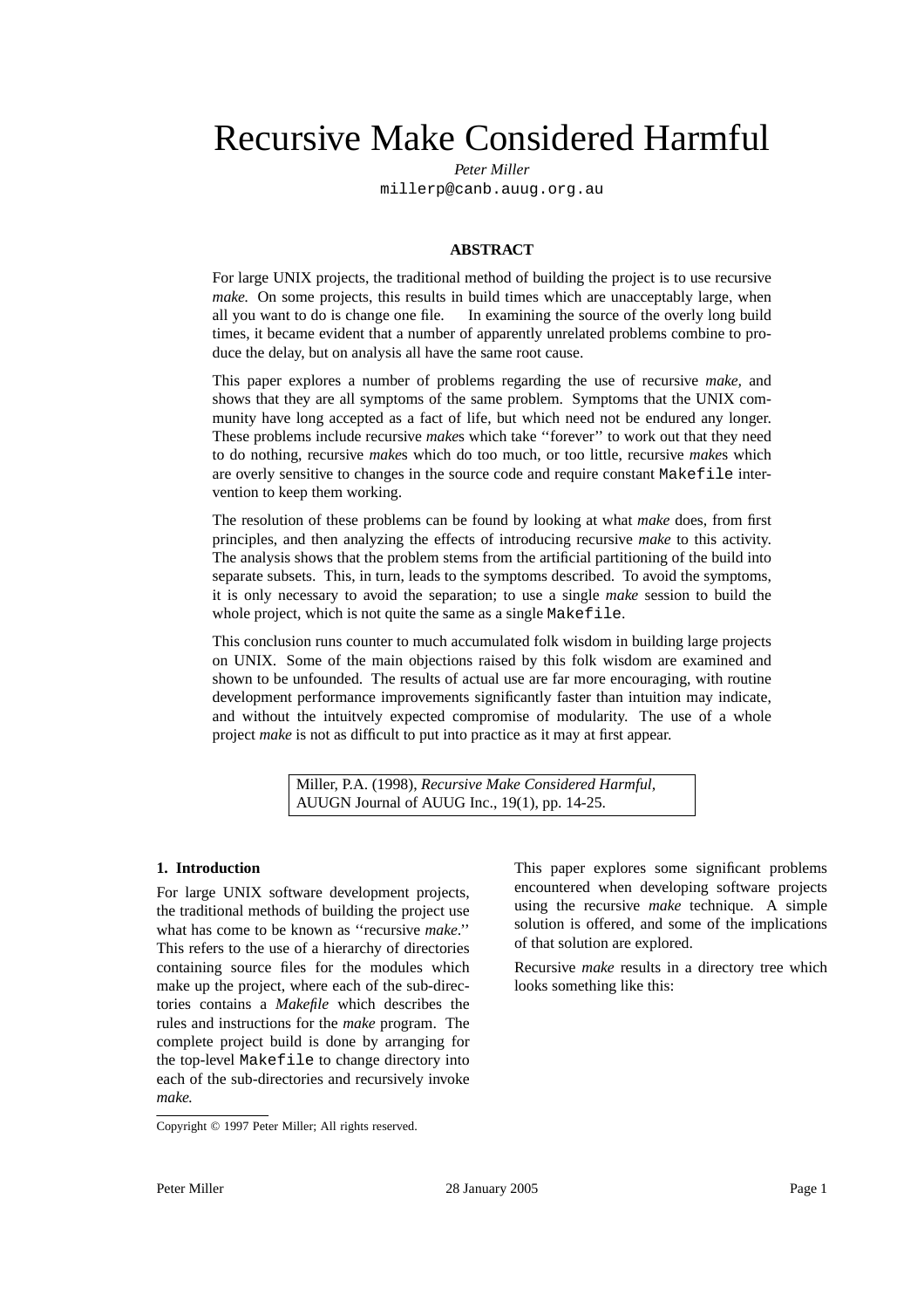

This hierarchy of modules can be nested arbitrarily deep. Real-world projects often use two- and three-level structures.

### **1.1. Assumed Knowledge**

This paper assumes that the reader is familiar with developing software on UNIX, with the *make* program, and with the issues of C programming and include file dependencies.

This paper assumes that you have installed GNU Make on your system and are moderately familiar with its features. Some features of *make* described below may not be available if you are using the limited version supplied by your vendor.

# **2. The Problem**

There are numerous problems with recursive *make*, and they are usually observed daily in practice. Some of these problems include:

- It is very hard to get the *order* of the recursion into the sub-directories correct. This order is very unstable and frequently needs to be manually ''tweaked.'' Increasing the number of directories, or increasing the depth in the directory tree, cause this order to be increasingly unstable.
- It is often necessary to do more than one pass over the sub-directories to build the whole system. This, naturally, leads to extended build times.
- Because the builds take so long, some dependency information is omitted, otherwise development builds take unreasonable lengths of time, and the developers are unproductive. This usually leads to things not being updated when they need to be, requiring frequent "clean" builds from scratch, to ensure everything has actually been built.
- Because inter-directory dependencies are either omitted or too hard to express, the Makefiles are often written to build *too much* to

ensure that nothing is left out.

- The inaccuracy of the dependencies, or the simple lack of dependencies, can result in a product which is incapable of building cleanly, requiring the build process to be carefully watched by a human.
- Related to the above, some projects are incapable of taking advantage of various ''parallel make'' impementations, because the build does patently silly things.

Not all projects experience all of these problems. Those that do experience the problems may do so intermittently, and dismiss the problems as unexplained ''one off'' quirks. This paper attempts to bring together a range of symptoms observed over long practice, and presents a systematic analysis and solution.

It must be emphasized that this paper does not suggest that *make* itself is the problem. This paper is working from the premise that *make* does **not** have a bug, that *make* does **not** have a design flaw. The problem is not in *make* at all, but rather in the input given to *make* − the way *make* is being used.

# **3. Analysis**

Before it is possible to address these seemingly unrelated problems, it is first necessary to understand what *make* does and how it does it. It is then possible to look at the effects recursive *make* has on how *make* behaves.

# **3.1. Whole Project Make**

*Make* is an expert system. You give it a set of rules for how to construct things, and a target to be constructed. The rules can be decomposed into pair-wise ordered dependencies between files. *Make* takes the rules and determines how to build the given target. Once it has determined how to construct the target, it proceeds to do so.

*Make* determines how to build the target by constructing a *directed acyclic graph,* the DAG familiar to many Computer Science students. The vertices of this graph are the files in the system, the edges of this graph are the inter-file dependencies. The edges of the graph are directed because the pair-wise dependencies are ordered; resulting in an *acyclic* graph − things which look like loops are resolved by the direction of the edges.

This paper will use a small example project for its analysis. While the number of files in this example is small, there is sufficient complexity to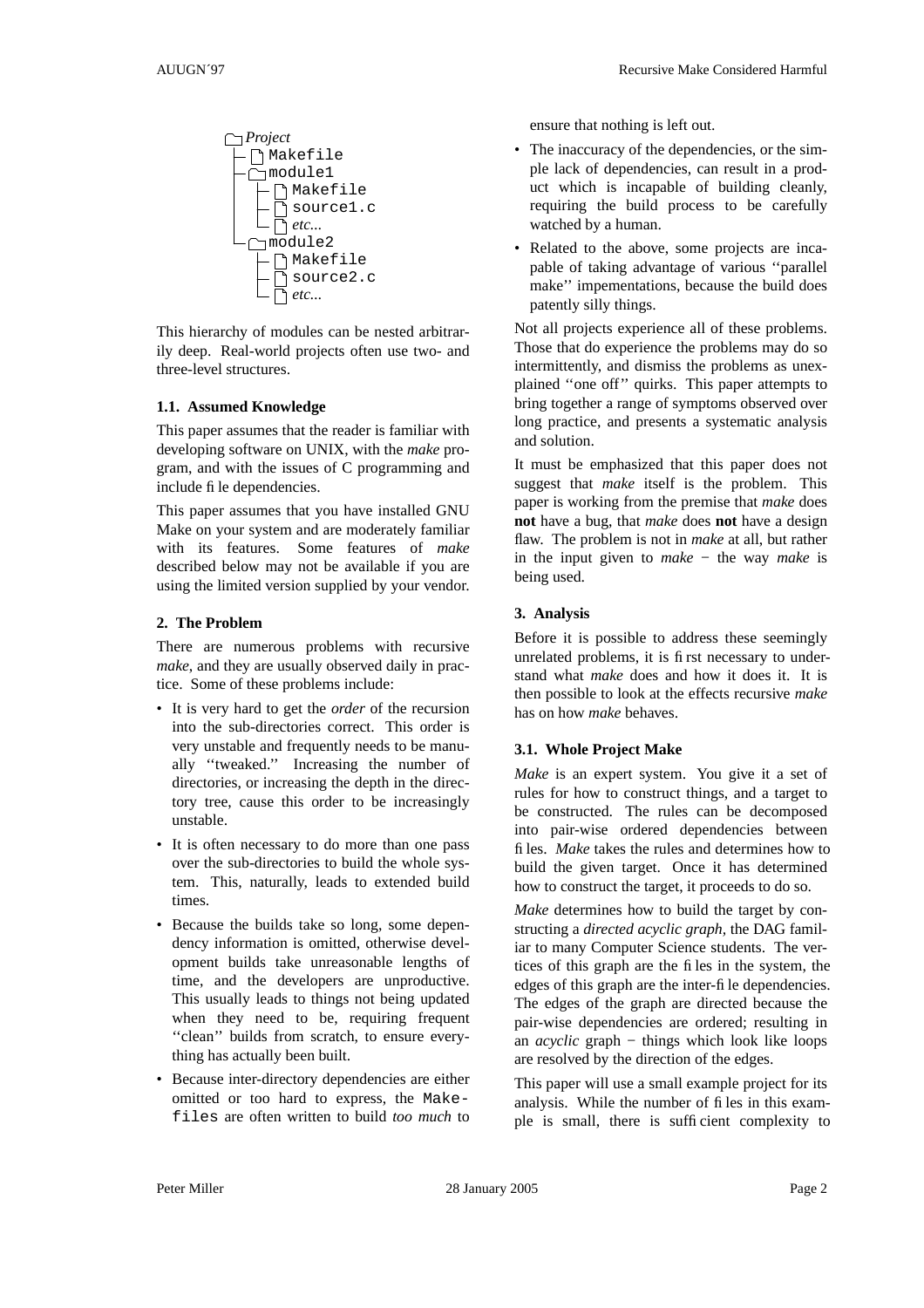demonstrate all of the above recursive *make* problems. First, however, the project is presented in a non-recursive form.



The Makefile in this small project looks like this:

```
OBJ = main.o parse.o
prog: $(OBJ)
  $(CC) -o $@ $(OBJ)
main.o: main.c parse.h
  $(CC) -c main.c
parse.o: parse.c parse.h
  $(CC) -c parse.c
```
Some of the implicit rules of *make* are presented here explicitly, to assist the reader in converting the Makefile into its equivalent DAG.

The above Makefile can be drawn as a DAG in the following form:



This is an *acyclic* graph because of the arrows which express the ordering of the relationship between the files. If there *was* a circular dependency according to the arrows, it would be an error.

Note that the object files  $(0, \infty)$  are dependent on the include files  $($ .h) even though it is the source files  $(.c)$  which do the including. This is because if an include file changes, it is the object files which are out-of-date, not the source files.

The second part of what *make* does it to perform a *postorder* traversal of the DAG. That is, the dependencies are visited first. The actual order of traversal is undefined, but most *make* implementations work down the graph from left to right for edges below the same vertex, and most projects implicitly rely on this behavior. The last-time-

modified of each file is examined, and higher files are determined to be out-of-date if any of the lower files on which they depend are younger. Where a file is determined to be out-of-date, the action associated with the relevant graph edge is performed (in the above example, a compile or a link).

The use of recursive *make* affects both phases of the operation of *make:* it causes *make* to construct an inaccurate DAG, and it forces *make* to traverse the DAG in an inappropriate order.

#### **3.2. Recursive Make**

To examine the effects of recursive *make*s, the above example will be artificially segmented into two modules, each with its own Makefile, and a top-level Makefile used to invoke each of the module Makefiles.

This example is intentionally artificial, and thoroughly so. However, all ''modularity'' of all projects is artificial, to some extent. Consider: for many projects, the linker flattens it all out again, right at the end.

The directory structure is as follows:



The top-level Makefile often looks a lot like a shell script:

```
MODULES = ant bee
all:
  for dir in $(MODULES); do \
    (cd \$5dir; \${MAKE} \ all); \ \ \done
```
The ant/Makefile looks like this:

all: main.o main.o: main.c ../bee/parse.h \$(CC) -I../bee -c main.c

and the equivalent DAG looks like this: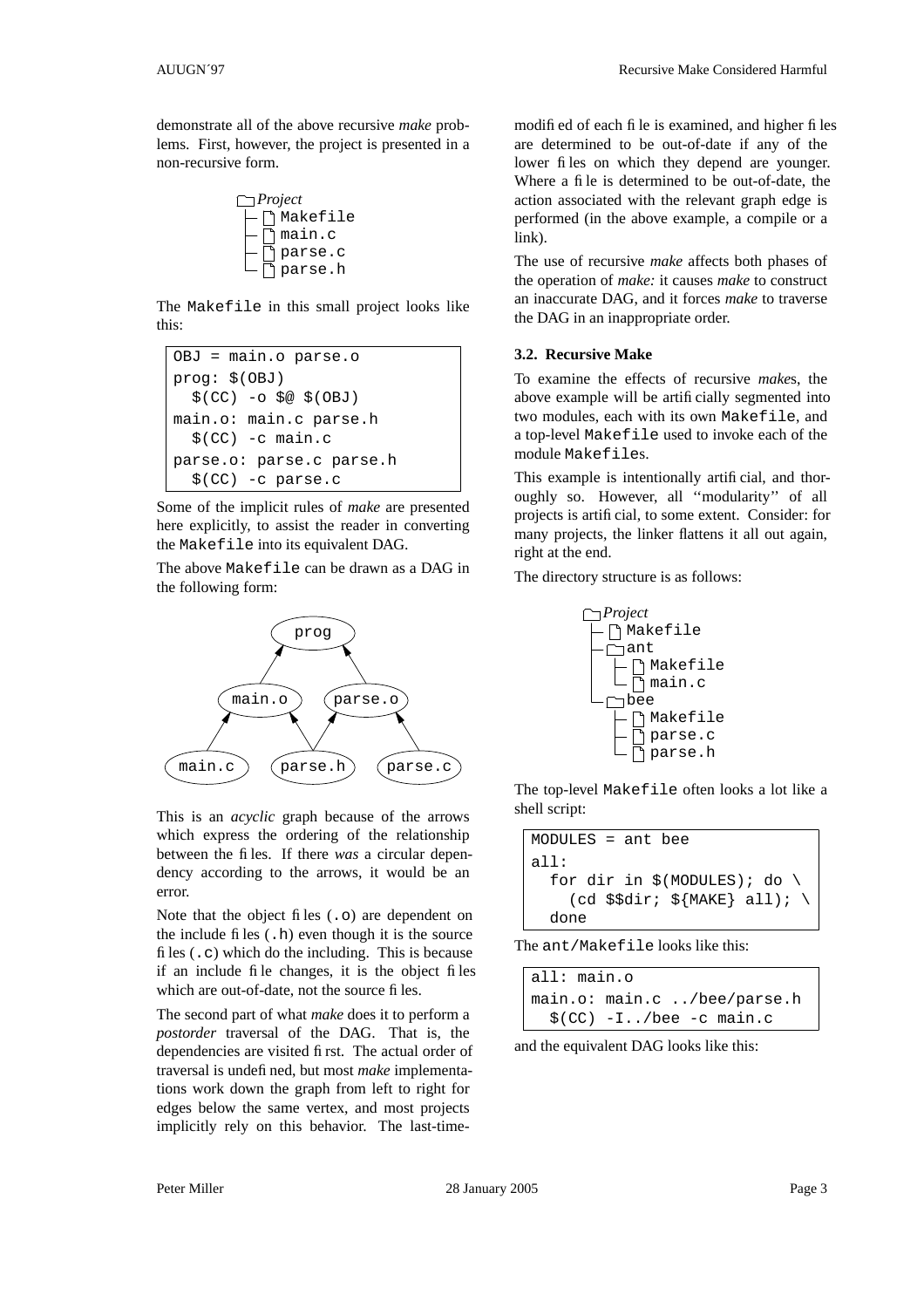

The bee/Makefile looks like this:

```
OBJ = ../ant/main.o parse.o
all: prog
prog: $(OBJ)
  $(CC) -o $@ $(OBJ)
parse.o: parse.c parse.h
  $(CC) -c parse.c
```
and the equivalent DAG looks like this:



Take a close look at the DAGs. Notice how neither is complete − there are vertices and edges (files and dependencies) missing from both DAGs. When the entire build is done from the top level, everything will work.

But what happens when small changes occur? For example, what would happen if the parse.c and parse.h files were generated from a parse.y yacc grammar? This would add the following lines to the bee/Makefile:

| parse.c parse.h: parse.y |
|--------------------------|
| $$ (YACC) -d parse.y$    |
| my y.tab.c parse.c       |
| my y.tab.h parse.h       |

And the equivalent DAG changes to look like this:



This change has a simple effect: if parse.y is edited, main.o will **not** be constructed correctly. This is because the DAG for ant knows about only some of the dependencies of main.o, and the DAG for bee knows none of them.

To understand why this happens, it is necessary to look at the actions *make* will take *from the top level.* Assume that the project is in a self-consistent state. Now edit parse.y in such a way that the generated parse.h file will have non-trivial differences. However, when the top-level *make* is invoked, first ant and then bee is visited. But ant/main.o is *not* recompiled, because bee/parse.h has not yet been regenerated and thus does not yet indicate that main.o is out-ofdate. It is not until bee is visited by the recursive make that parse.c and parse.h are reconstructed, followed by parse.o. When the program is linked main.o and parse.o are nontrivially incompatible. That is, the program is *wrong.*

### **3.3. Traditional Solutions**

There are three traditional fixes for the above ''glitch.''

#### **3.3.1. Reshuffle**

The first is to manually tweak the order of the modules in the top-level Makefile. But why is this tweak required at all? Isn't *make* supposed to be an expert system? Is *make* somehow flawed, or did something else go wrong?

To answer this question, it is necessary to look, not at the graphs, but the *order of traversal* of the graphs. In order to operate correctly, *make* needs to perform a *postorder* traversal, but in separating the DAG into two pieces, *make* has not been *allowed* to traverse the graph in the necessary order − instead the project has dictated an order of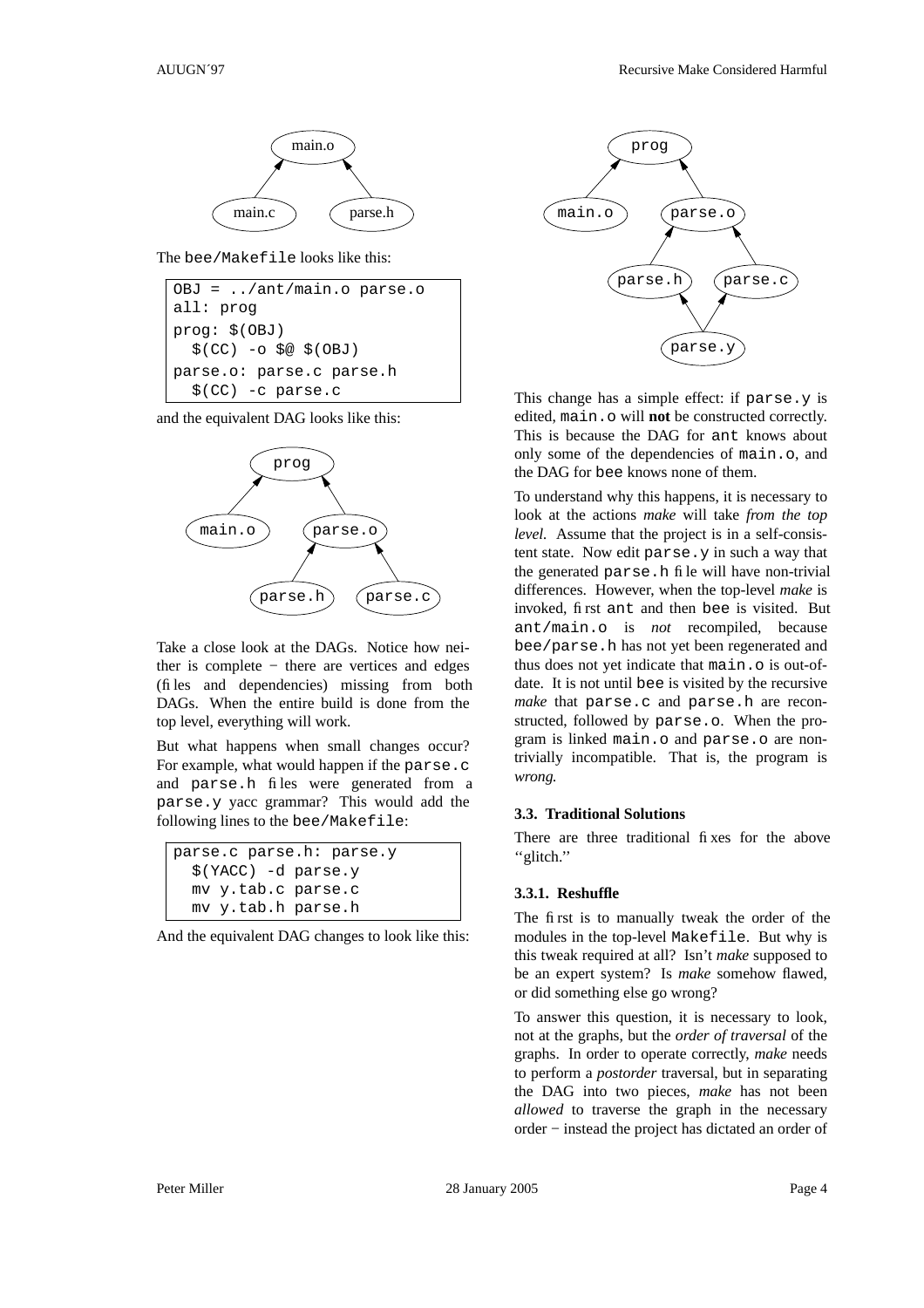traversal. An order which, when you consider the original graph, is plain *wrong.* Tweaking the toplevel Makefile corrects the order to one similar to that which *make* could have used. Until the next dependency is added...

Note that "make  $-j$ " (parallel build) invalidates many of the ordering assumptions implicit in the reshuffle solution, making it useless. And then there are all of the sub-makes all doing their builds in parallel, too.

# **3.3.2. Repetition**

The second traditional solution is to make more than one pass in the top-level Makefile, something like this:

```
MODULES = ant bee
all:
  for dir in $(MODULES); do \
    (cd \$dir; ${MAKE}} all); \
  done
  for dir in $ (MODULES); do \
    (cd \$dir; ${MAKE}} all); \
  done
```
This doubles the length of time it takes to perform the build. But that is not all: there is no guarantee that two passes are enough! The upper bound of the number of passes is not even proportional to the number of modules, it is instead proportional to the number of graph edges which cross module boundaries.

# **3.3.3. Overkill**

We have already seen an example of how recursive *make* can build too little, but another common problem is to build too much. The third traditional solution to the above glitch is to add even *more* lines to ant/Makefile:

```
.PHONY: ../bee/parse.h
../bee/parse.h:
    cd . /bee; \setminusmake clean; \
    make all
```
This means that whenever main, o is made. parse.h will always be considered to be out-ofdate. All of bee will always be rebuilt including parse.h, and so main.o will always be rebuilt, *even if everything was self consistent.*

Note that "make  $-j$ " (parallel build) invalidates many of the ordering assumptions implicit in the overkill solution, making it useless, because all of the sub-makes are all doing their builds ("clean" then "all") in parallel, constantly interfering with each other in non-deterministic ways.

# **4. Prevention**

The above analysis is based on one simple action: the DAG was artificially separated into incomplete pieces. This separation resulted in all of the problems familiar to recursive *make* builds.

Did *make* get it wrong? No. This is a case of the ancient GIGO principle: *Garbage In, Garbage Out.* Incomplete Makefiles are *wrong* Makefiles.

To avoid these problems, don't break the DAG into pieces; instead, use one Makefile for the entire project. It is not the recursion itself which is harmful, it is the crippled Makefiles which are used in the recursion which are *wrong*. It is not a deficiency of *make* itself that recursive *make* is broken, it does the best it can with the flawed input it is given.

> ''*But, but, but... You can't do that!*'' I hear you cry. ''*A single* Makefile *is too big, it's unmaintainable, it's too hard to write the rules, you'll run out of memory,Ionly want to build my little bit, the build will take too long. It's just not practical.*''

These are valid concerns, and they frequently lead *make* users to the conclusion that re-working their build process does not have any short- or longterm benefits. This conclusion is based on ancient, enduring, false assumptions.

The following sections will address each of these concerns in turn.

# **4.1. A Single** Makefile **Is Too Big**

If the entire project build description were placed into a single Makefile this would certainly be true, however modern *make* implementations have *include* statements. By including a relevant fragment from each module, the total size of the Makefile and its include files need be no larger than the total size of the Makefiles in the recursive case.

# **4.2. A Single** Makefile **Is Unmaintainable**

The complexity of using a single top-level Makefile which includes a fragment from each module is no more complex than in the recursive case. Because the DAG is not segmented, this form of Makefile becomes less complex, and thus *more*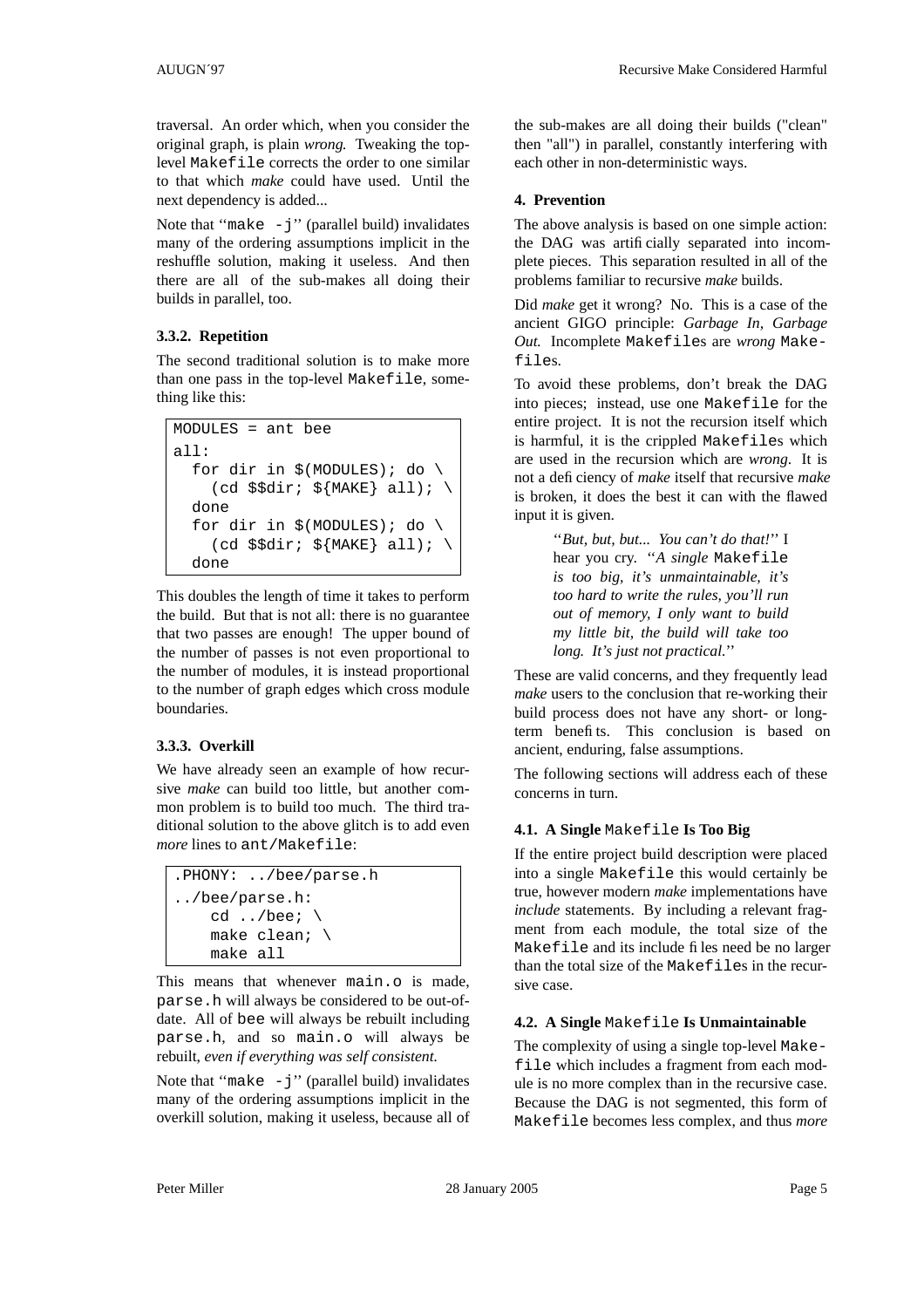maintainable, simply because fewer ''tweaks'' are required to keep it working.

Recursive Makefiles have a great deal of repetition. Many projects solve this by using include files. By using a single Makefile for the project, the need for the ''common'' include files disappears − the single Makefile is the common part.

### **4.3. It's Too Hard To Write The Rules**

The only change required is to include the directory part in filenames in a number of places. This is because the *make* is performed from the toplevel directory; the current directory is not the one in which the file appears. Where the output file is explicitly stated in a rule, this is not a problem.

GCC allows a -o option in conjunction with the -c option, and GNU Make knows this. This results in the implicit compilation rule placing the output in the correct place. Older and dumber C compilers, however, may not allow the -o option with the  $-c$  option, and will leave the object file in the top-level directory (*i.e.* the wrong directory). There are three ways for you to fix this: get GNU Make and GCC, override the built-in rule with one which does the right thing, or complain to your vendor.

Also, K&R C compilers will start the doublequote include path (#include "*filename.h*") from the current directory. This will not do what you want. ANSI C compliant C compilers, however, start the double-quote include path from the directory in which the source file appears; thus, no source changes are required. If you don't have an ANSI C compliant C compiler, you should consider installing GCC on your system as soon as possible.

### **4.4. I Only Want To Build My Little Bit**

Most of the time, developers are deep within the project tree and they edit one or two files and then run *make* to compile their changes and try them out. They may do this dozens or hundreds of times a day. Being forced to do a full project build every time would be absurd.

Developers always have the option of giving *make* a specific target. This is always the case, it's just that we usually rely on the default target in the Makefile in the current directory to shorten the command line for us. Building ''my little bit'' can still be done with a whole project Makefile, simply by using a specific target, and an alias if the command line is too long.

Is doing a full project build every time so absurd? If a change made in a module has repercussions in other modules, because there is a dependency the developer is unaware of (but the Makefile is aware of), isn't it better that the developer find out as early as possible? Dependencies like this *will* be found, because the DAG is more complete than in the recursive case.

The developer is rarely a seasoned old salt who knows every one of the million lines of code in the product. More likely the developer is a shortterm contractor or a junior. You don't want implications like these to blow up after the changes are integrated with the master source, you want them to blow up on the developer in some nice safe sand-box far away from the master source.

If you want to make ''just your little'' bit because you are concerned that performing a full project build will corrupt the project master source, due to the directory structure used in your project, see the ''Projects *versus* Sand-Boxes'' section below.

# **4.5. The Build Will Take Too Long**

This statement can be made from one of two perspectives. First, that a whole project *make*, even when everything is up-to-date, inevitably takes a long time to perform. Secondly, that these inevitable delays are unacceptable when a developer wants to quickly compile and link the one file that they have changed.

# **4.5.1. Project Builds**

Consider a hypothetical project with 1000 source (.c) files, each of which has its calling interface defined in a corresponding include (.h) file with defines, type declarations and function prototypes. These 1000 source files include their own interface definition, plus the interface definitions of any other module they may call. These 1000 source files are compiled into 1000 object files which are then linked into an executable program. This system has some 3000 files which *make* must be told about, and be told about the include dependencies, and also explore the possibility that implicit rules ( $.y \rightarrow .c$  for example) may be necessary.

In order to build the DAG, *make* must ''stat'' 3000 files, plus an additional 2000 files or so, depending on which implicit rules your *make* knows about and your Makefile has left enabled. On the author's humble 66MHz i486 this takes about 10 seconds; on native disk on faster platforms it goes even faster. With NFS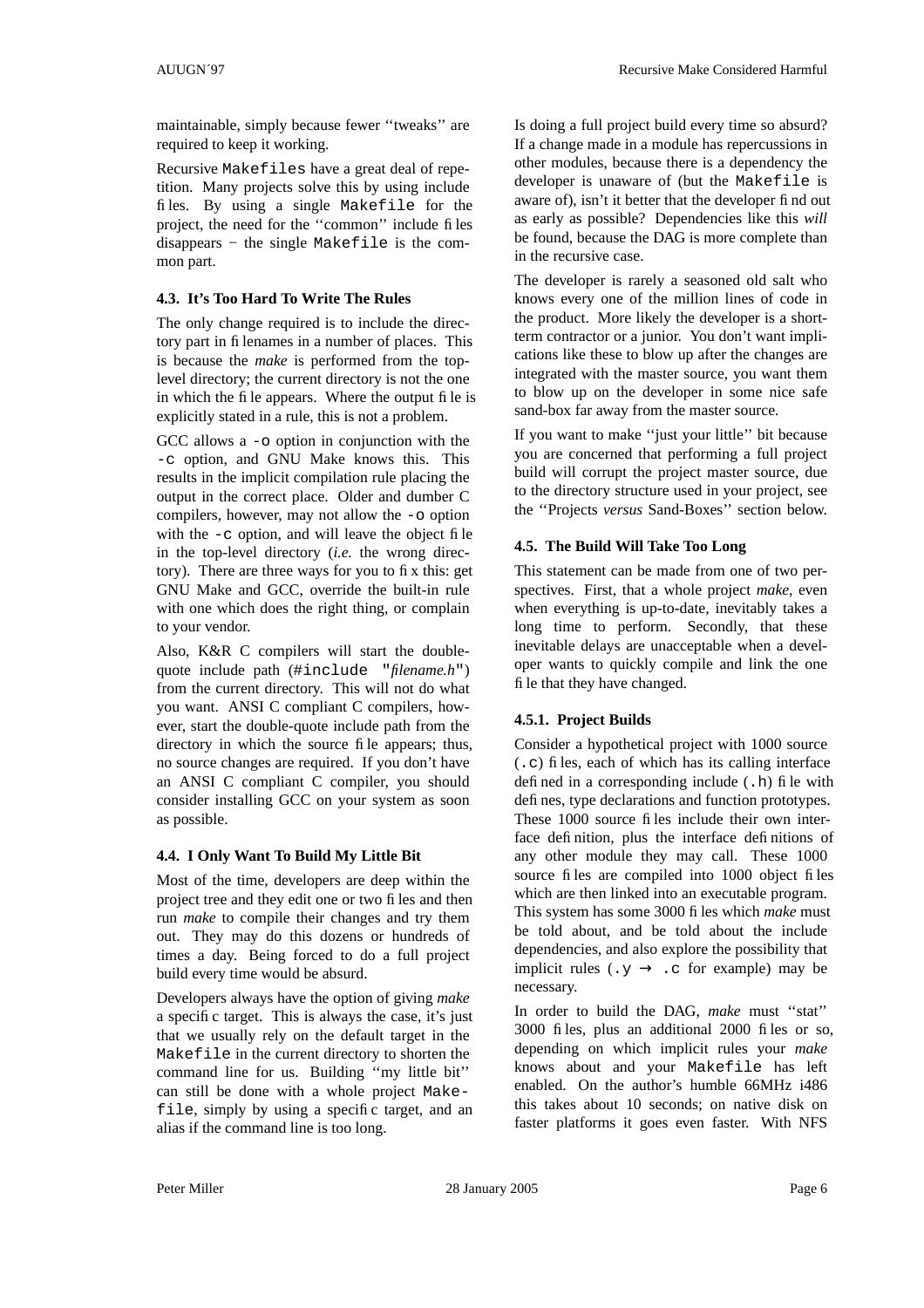over 10MB Ethernet it takes about 10 seconds, no matter what the platform.

This is an astonishing statistic! Imagine being able to do a single file compile, out of 1000 source files, in only 10 seconds, plus the time for the compilation itself.

Breaking the set of files up into 100 modules, and running it as a recursive *make* takes about 25 seconds. The repeated process creation for the subordinate *make* invocations take quite a long time.

Hang on a minute! On real-world projects with less than 1000 files, it takes an awful lot longer than 25 seconds for *make* to work out that it has nothing to do. For some projects, doing it in only 25 minutes would be an improvement! The above result tells us that it is not the number of files which is slowing us down (that only takes 10 seconds), and it is not the repeated process creation for the subordinate *make* invocations (that only takes another 15 seconds). So just what *is* taking so long?

The traditional solutions to the problems introduced by recursive *make* often increase the number of subordinate *make* invocations beyond the minimum described here; *e.g.* to perform multiple repetitions (3.3.2), or to overkill cross-module dependencies  $(3.3.3)$ . These can take a long time, particularly when combined, but do not account for some of the more spectacular build times; what else is taking so long?

Complexity of the Makefile is what is taking so long. This is covered, below, in the *Efficient Makefiles* section.

# **4.5.2. Development Builds**

If, as in the 1000 file example, it only takes 10 seconds to figure out which one of the files needs to be recompiled, there is no serious threat to the productivity of developers if they doawholeproject *make* as opposed to a module-specific *make*. The advantage for the project is that the module-centric developer is reminded at relevant times (and only relevant times) that their work has wider ramifications.

By consistently using C include files which contain accurate interface definitions (including function prototypes), this will produce compilation errors in many of the cases which would result in a defective product. By doing whole-project builds, developers discover such errors very early in the development process, and can fix the problems when they are least expensive.

### **4.6. You'll Run Out Of Memory**

This is the most interesting response. Once long ago, on a CPU far, far away, it may even have been true. When Feldman [feld78] first wrote *make* it was 1978 and he was using a PDP11. Unix processes were limited to 64KB of data.

On such a computer, the above project with its 3000 files detailed in the whole-project Makefile, would probably *not* allow the DAG and rule actions to fit in memory.

But we are not using PDP11s any more. The physical memory of modern computers exceeds 10MB for *small* computers, and virtual memory often exceeds 100MB. It is going to take a project with hundreds of thousands of source files to exhaust virtual memory on a *small* modern computer. As the 1000 source file example takes less than 100KB of memory (try it, I did) it is unlikely that any project manageable in a single directory tree on a single disk will exhaust your computer's memory.

# **4.7. Why Not Fix The DAG In The Modules?**

It was shown in the above discussion that the problem with recursive *make* is that the DAGs are incomplete. It follows that by adding the missing portions, the problems would be resolved without abandoning the existing recursive *make* investment.

- The developer needs to remember to do this. The problems will not affect the developer of the module, it will affect the developers of *other* modules. There is no trigger to remind the developer to do this, other than the ire of fellow developers.
- It is difficult to work out where the changes need to be made. Potentially every Makefile in the entire project needs to be examined for possible modifications. Of course, you can wait for your fellow developers to find them for you.
- The include dependencies will be recomputed unnecessarily, or will be interpreted incorrectly. This is because *make* is string based, and thus "." and "../ant" are two different places, even when you are in the ant directory. This is of concern when include dependencies are automatically generated − as they are for all large projects.

By making sure that each Makefile is complete, you arrive at the point where the Makefile for at least one module contains the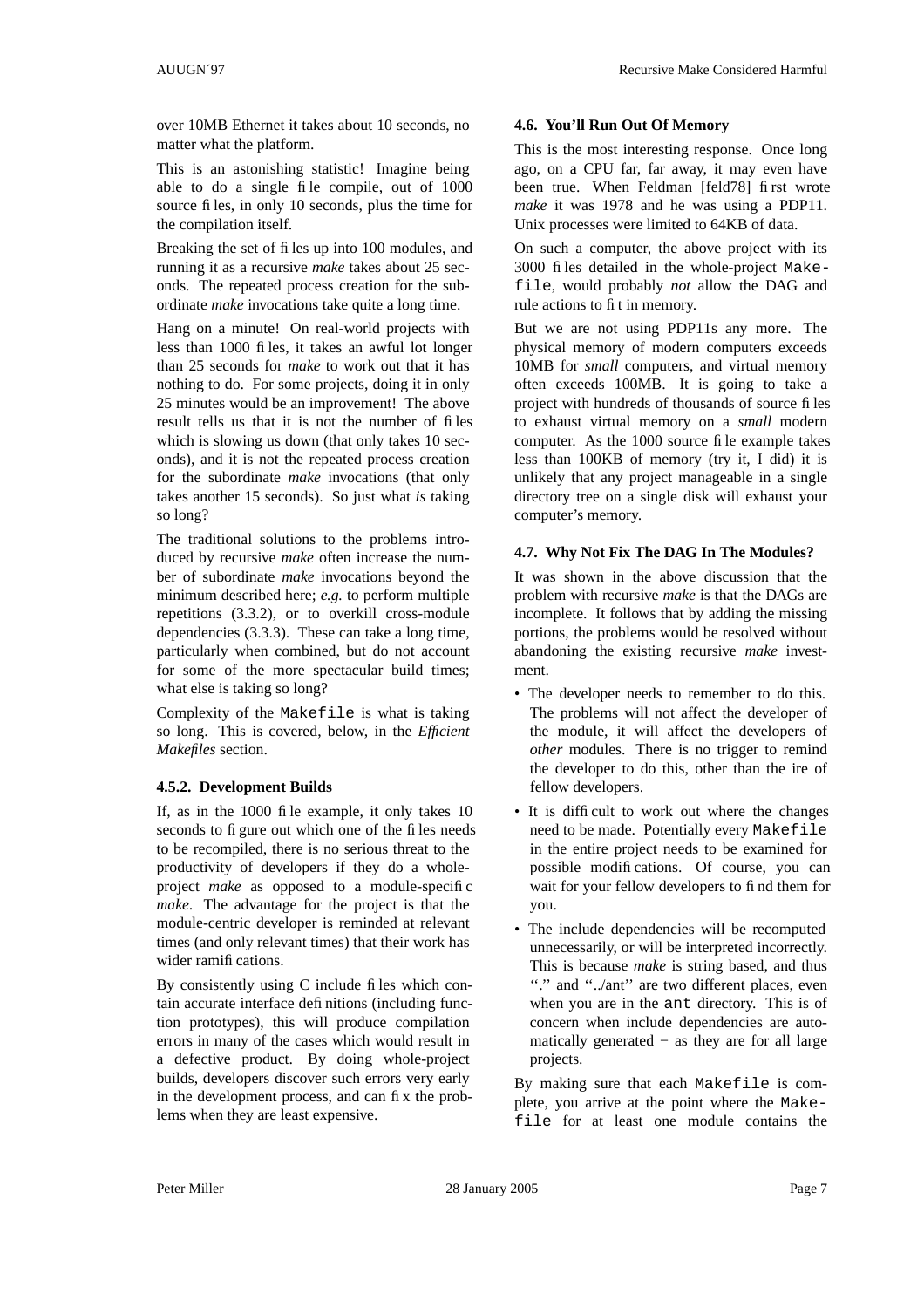equivalent of a whole-project Makefile (recall that these modules form a single project and are thus inter-connected), and there is no need for the recursion any more.

# **5. Efficient Makefiles**

The central theme of this paper is the *semantic* side-effects of artificially separating a Makefile into the pieces necessary to perform a recursive *make*. However, once you have a large number of Makefiles, the speed at which *make* can interpret this multitude of files also becomes an issue.

Builds can take ''forever'' for both these reasons: the traditional fixes for the separated DAG may be building too much *and* your Makefile may be inefficient.

# **5.1. Deferred Evaluation**

The text in a Makefile must somehow be read from a text file and understood by *make* so that the DAG can be constructed, and the specified actions attached to the edges. This is all kept in memory.

The input language for Makefiles is deceptively simple. A crucial distinction that often escapes both novices and experts alike is that *make*'s input language is *text based,* as opposed to token based, as is the case for C or AWK. *Make* does the very least possible to process input lines and stash them away in memory.

As an example of this, consider the following assignment:

```
OBJ = main.o parse.o
```
Humans read this as the variable OBJ being assigned two filenames ''main.o'' and ''parse.o''. But *make* does not see it that way. Instead OBJ is assigned the *string* ''main.o parse.o''. It gets worse:

```
SRC = main.c parse.c
OBJ = $ (SRC: .c=.0)
```
In this case humans expect *make* to assign two filenames to OBJ, but *make* actually assigns the string " $(SRC::c=.o)$ ". This is because it is a *macro* language with deferred evaluation, as opposed to one with variables and immediate evaluation.

If this does not seem too problematic, consider the following Makefile:

```
SRC = $(shell echo 'Ouch!')1 > \& 2 ; echo *. [cy])
OBJ = \setminus$(patsubst $.c,.0,
    $(filter %.c.) (SRC))) \
  $(patsubst $.y,.0,$(filter %.y,$(SRC)))
test: $(OBJ)
  $({\rm CC}) -\circ $@ $({\rm OBJ})$
```
How many times will the shell command be executed? **Ouch!** It will be executed *twice* just to construct the DAG, and a further *two* times if the rule needs to be executed.

If this shell command does anything complex or time consuming (and it usually does) it will take *four* times longer than you thought.

But it is worth looking at the other portions of that OBJ macro. Each time it is named, a huge amount of processing is performed:

- The argument to *shell* is a single string (all built-in-functions take a single string argument). The string is executed in a sub-shell, and the standard output of this command is read back in, translating newlines into spaces. The result is a single string.
- The argument to  $\hat{f}$  *lter* is a single string. This argument is broken into two strings at the first comma. These two strings are then each broken into sub-strings separated by spaces. The first set are the patterns, the second set are the filenames. Then, for each of the pattern substrings, if a filename sub-string matches it, that filename is included in the output. Once all of the output has been found, it is re-assembled into a single space-separated string.
- The argument to *patsubst* is a single string. This argument is broken into three strings at the first and second commas. The third string is then broken into sub-strings separated by spaces, these are the filenames. Then, for each of the filenames which match the first string it is substituted according to the second string. If a filename does not match, it is passed through unchanged. Once all of the output has been generated, it is re-assembled into a single space-separated string.

Notice how many times those strings are disassembled and re-assembled. Notice how many ways that happens. *This is slow.* The example here names just two files but consider how inefficient this would be for 1000 files. Doing it *four* times becomes decidedly inefficient.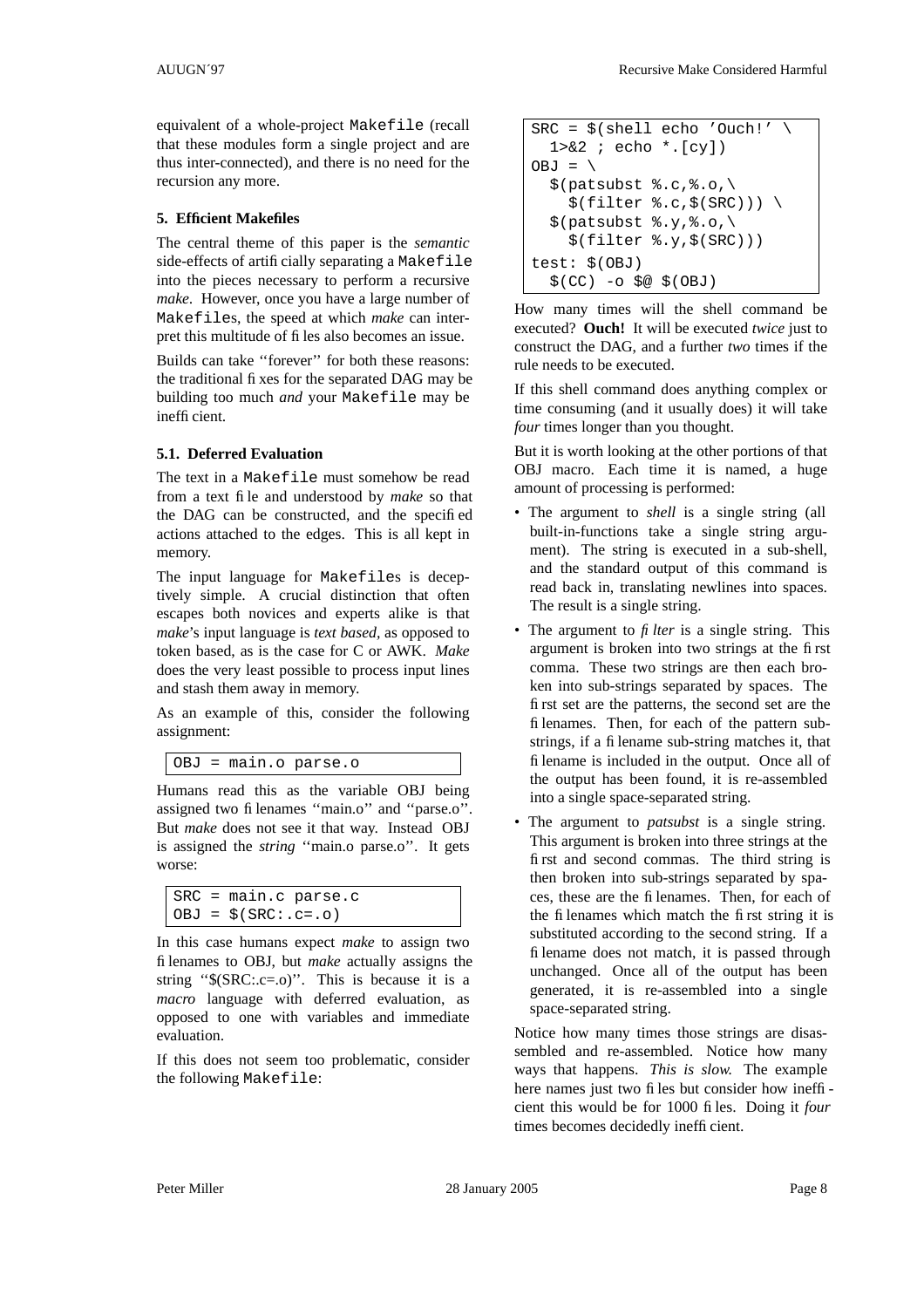If you are using a dumb *make* that has no substitutions and no built-in functions, this cannot bite you. But a modern *make* has lots of built-in functions and can even invoke shell commands on-thefly. The semantics of *make*'s text manipulation is such that string manipulation in *make* is very CPU intensive, compared to performing the same string manipulations in C or AWK.

### **5.2. Immediate Evaluation**

Modern *make* implementations have an immediate evaluation  $" :="$  assignment operator. The above example can be re-written as

```
SRC := $(shell echo 'ouch!')1 > 2 ; echo *. [cy])
OBJ := \setminus$(patsubst %.c,%.o,\
    $(filter %.c.) (\\$(patsubst %.y,%.o,\
    $(filter %.y,$(SRC)))
test: $(OBJ)
  $(CC) -o $@ $(OBJ)
```
Note that *both* assignments are immediate evaluation assignments. If the first were not, the shell command would always be executed twice. If the second were not, the expensive substitutions would be performed at least twice and possibly four times.

As a rule of thumb: always use immediate evaluation assignment unless you knowingly want deferred evaluation.

# **5.3. Include Files**

Many Makefiles perform the same text processing (the filters above, for example) for every single *make* run, but the results of the processing rarely change. Wherever practical, it is more efficient to record the results of the text processing into a file, and have the Makefile include this file.

### **5.4. Dependencies**

Don't be miserly with include files. They are relatively inexpensive to read, compared to \$(shell), so more rather than less doesn't greatly affect efficiency.

As an example of this, it is first necessary to describe a useful feature of GNU Make: once a Makefile has been read in, if any of its included files were out-of-date (or do not yet exist), they are re-built, and then *make* starts again, which has the result that *make* is now

working with up-to-date include files. This feature can be exploited to obtain automatic include file dependency tracking for C sources. The obvious way to implement it, however, has a subtle flaw.

 $SRC := S(wildcard * .c)$  $OBJ := $ (SRC: .c=.0)$ test: \$(OBJ)  $$({\rm CC}) -\circ $@ $({\rm OBJ})$$ include dependencies dependencies: \$(SRC) depend.sh \$(CFLAGS) \  $$(SRC) > $@$ 

The depend. sh script prints lines of the form

*file*.o: *file*.c *include*.h ...

The most simple implementation of this is to use *GCC,* but you will need an equivalent awk script or C program if you have a different compiler:

#!/bin/sh gcc -MM -MG "\$@"

This implementation of tracking C include dependencies has several serious flaws, but the one most commonly discovered is that the dependencies file does not, itself, depend on the C include files. That is, it is not re-built if one of the include files changes. There is no edge in the DAG joining the dependencies vertex to any of the include file vertices. If an include file changes to include another file (a nested include), the dependencies will not be recalculated, and potentially the C file will not be recompiled, and thus the program will not be re-built correctly.

A classic build-too-little problem, caused by giving *make* inadequate information, and thus causing it to build an inadequate DAG and reach the wrong conclusion.

The traditional solution is to build too much:

| $SRC := $(wildcard * .c)$          |
|------------------------------------|
| $OBJ := \$ (SRC: .c=.0)$           |
| $test:$ $$ (OBJ)$                  |
| $$(CC)$ -o $$@$(OBJ)$              |
| include dependencies               |
| .PHONY: dependencies               |
| dependencies: \$(SRC)              |
| depend.sh $$$ (CFLAGS) $\setminus$ |
| S(SRC) > S@                        |

Now, even if the project is completely up-do-date, the dependencies will be re-built. For a large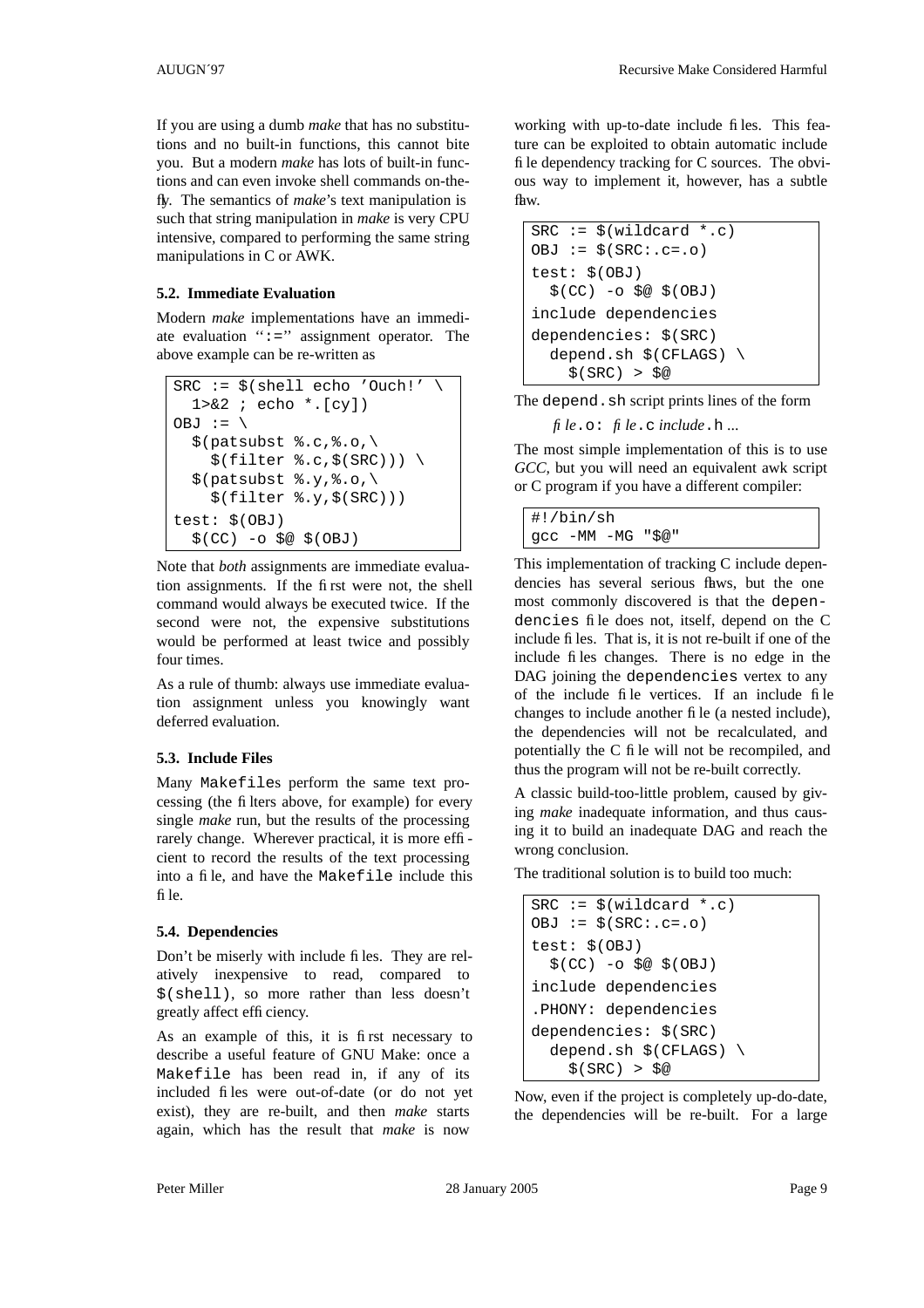project, this is very wasteful, and can be a major contributor to *make* taking ''forever'' to work out that nothing needs to be done.

There is a second problem, and that is that if any *one* of the C files changes, *all* of the C files will be re-scanned for include dependencies. This is as inefficient as having a Makefile which reads

```
prog: $(SRC)
  $(CC) -o $@ $(SRC)
```
What is needed, in exact analogy to the C case, is to have an intermediate form. This is usually givena''.d'' suffix. By exploiting the fact that more than one file may be named in an include line, there is no need to "link" all of the ".d" files together:

```
SRC := $(wildcard * .c)OBJ := $ (SRC: .c=.0)test: $(OBJ)
  $(CC) -o $@ $(OBJ)
include $(OBJ:.o=.d)
%.d: %.c
  depend.sh $(CFLAGS) $* > $@
```
This has one more thing to fix: just as the object (.o) files depend on the source files and the include files, so do the dependency (.d) files.

*file*.d *file*.o: *file*.c *include*.h

This means tinkering with the depend. sh script again:

| $ $ #!/bin/sh                      |  |  |  |  |  |  |
|------------------------------------|--|--|--|--|--|--|
| gcc -MM -MG "\$@"                  |  |  |  |  |  |  |
| sed -e 's@^\(.*\)\.o:@\1.d \1.o:@' |  |  |  |  |  |  |

This method of determining include file dependencies results in the Makefile including more files than the original method, but opening files is less expensive than rebuilding all of the dependencies every time. Typically a developer will edit one or two files before re-building; this method will rebuild the *exact* dependency file affected (or more than one, if you edited an include file). On balance, this will use less CPU, and less time.

In the case of a build where nothing needs to be done, *make* will actually do nothing, and will work this out very quickly.

However, the above technique assumes your project fits enitrely within the one directory. For large projects, this usually isn't the case. This means tinkering with the depend.sh script

AUUGN´97 Recursive Make Considered Harmful

again:

```
#!/bin/sh
DIR="$1"
shift 1
case "$DIR" in
"" | ".")
gcc -MM -MG "$@" |
sed -e 's@ˆ\(.*\)\.o:@\1.d \1.o:@'
;;
*)
gcc -MM -MG "$@" |
sed -e "s@^\(.*\)\.o:@$DIR/\1.d $DIR/\1.o:@
;;
esac
```
And the rule needs to change, too, to pass the directory as the first argument, as the script expects.

| 8.d: 8.c                                                                                         |  |  |  |
|--------------------------------------------------------------------------------------------------|--|--|--|
| depend.sh 'dirname $\frac{1}{2}$ '' $\frac{1}{2}$ (CFLAGS) $\frac{1}{2}$ > $\frac{1}{2}$ $\circ$ |  |  |  |

Note that the .d files will be relative to the top level directory. Writing them so that they can be used from any level is possible, but beyond the scope of this paper.

# **5.5. Multiplier**

All of the inefficiencies described in this section compound together. If you do 100 Makefile interpretations, once for each module, checking 1000 source files can take a very long time  $-$  if the interpretation requires complex processing or performs unnecessary work, or both. A whole project *make*, on the other hand, only needs to interpret a single Makefile.

### **6. Projects** *versus* **Sand-boxes**

The above discussion assumes that a project resides under a single directory tree, and this is often the ideal. However, the realities of working with large software projects often lead to weird and wonderful directory structures in order to have developers working on different sections of the project without taking complete copies and thereby wasting precious disk space.

It is possible to see the whole-project *make* proposed here as impractical, because it does not match the evolved methods of your development process.

The whole-project *make* proposed here does have an effect on development methods: it can give you cleaner and simpler build environments for your developers. By using *make*'s VPATH feature, it is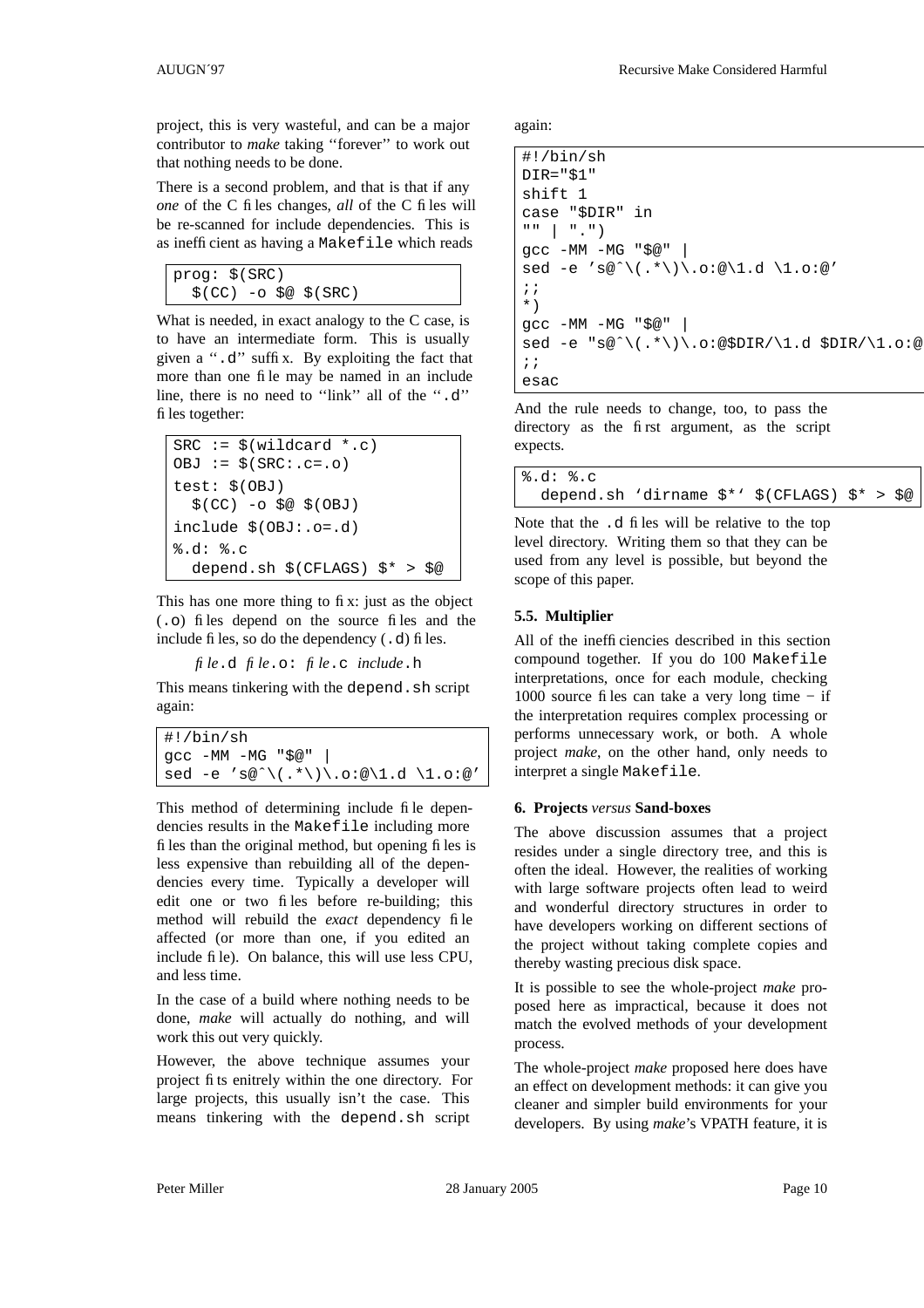possible to copy only those files you need to edit into your private work area, often called a *sandbox.*

The simplest explanation of what VPATH does is to make an analogy with the include file search path specified using −I*path* options to the C compiler. This set of options describes where to look for files, just as VPATH tells *make* where to look for files.

By using VPATH, it is possible to ''stack'' the sand-box *on top of* the project master source, so that files in the sand-box take precedence, but it is the union of all the files which *make* uses to perform the build.



In this environment, the sand-box has the same tree structure as the project master source. This allows developers to safely change things across separate modules, *e.g.* if they are changing a module interface. It also allows the sand-box to be physically separate − perhaps on a different disk, or under their home directory. It also allows the project master source to be read-only, if you have (or would like) a rigorous check-in procedure.

Note: in addition to adding a VPATH line to your development Makefile, you will also need to add −I options to the CFLAGS macro, so that the C compiler uses the same path as *make* does. This is simply done with a 3-line Makefile in your work area − set a macro, set the VPATH, and then include the Makefile from the project master source.

### **6.1. VPATH Semantics**

For the above discussion to apply, you need to use GNU make 3.76 or later. For versions of GNU Make earlier than 3.76, you will need Paul Smith's VPATH+ patch. This may be obtained from ftp://ftp.wellfleet.com/ netman/psmith/gmake/.

The POSIX semantics of VPATH are slightly brain-dead, so many other *make* implementations are too limited. You may want to consider installing GNU Make.

### **7. The Big Picture**

This section brings together all of the preceding discussion, and presents the example project with its separate modules, but with a whole-project Makefile. The directory structure is changed little from the recursive case, except that the deeper Makefiles are replaced by module specific include files:



The Makefile looks like this:

```
MODULES := ant bee
# look for include files in
# each of the modules
CFLAGS += $(patsubst %,-I\,
  $(MODULES))
# extra libraries if required
LIBS :=
# each module will add to this
SRC :=# include the description for
# each module
include $(patsubst %,
    %/module.mk,$(MODULES))
# determine the object files
OBJ :=$(patsubst %.c,%.o, \
    $(filter %.c.) (\\$(patsubst $.y,.0, \setminus$(filter %.y,$(SRC)))
# link the program
prog: $(OBJ)
  $(CC) -o $@ $(OBJ) $(LIBS)# include the C include
# dependencies
include $(OBJ:.o=.d)
# calculate C include
# dependencies
%.d: %.c
  depend.sh 'dirname $*.c' $(CFLAGS) $*.c >
```
This looks absurdly large, but it has all of the common elements in the one place, so that each of the modules' *make* includes may be small.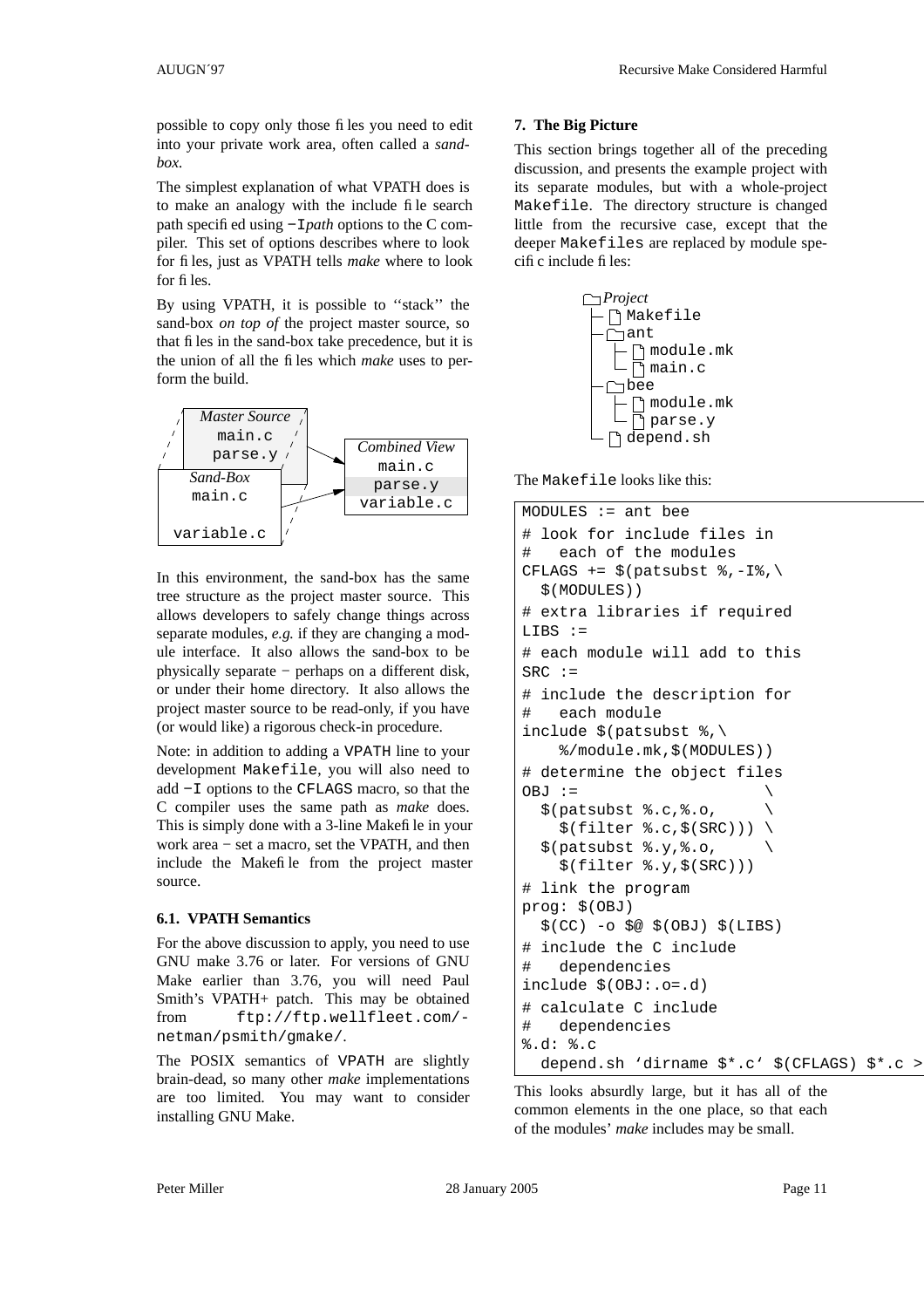The ant/module.mk file looks like:

SRC += ant/main.c

The bee/module.mk file looks like:

```
SRC += bee/parse.y
LIBS += -ly%.c %.h: %.y
  $YACC) -d $*.ymv y.tab.c $*.c
 mv y.tab.h $*.h
```
Notice that the built-in rules are used for the C files, but we need special yacc processing to get the generated .h file.

The savings in this example look irrelevant, because the top-level Makefile is so large. But consider if there were 100 modules, each with only a few non-comment lines, and those specifically relevant to the module. The savings soon add up to a total size often *less than* the recursive case, without loss of modularity.

The equivalent DAG of the Makefile after all of the includes looks like this:



The vertexes and edges for the include file dependency files are also present as these are important for *make* to function correctly.

#### **7.1. Side Effects**

There are a couple of desirable side-effects of using a single Makefile.

• The GNU Make - j option, for parallel builds, works even better than before. It can find even more unrelated things to do at once, and no longer has some subtle problems.

• The general make  $-k$  option, to continue as far as possible even in the face of errors, works even better than before. It can find even more things to continue with.

#### **8. Literature Survey**

How can it be possible that we have been misusing *make* for 20 years? How can it be possible that behavior previously ascribed to *make*'s limitations is in fact a result of misusing it?

The author only started thinking about the ideas presented in this paper when faced with a number of ugly build problems on utterly different projects, but with common symptoms. By stepping back from the individual projects, and closely examining the thing they had in common, *make*, it became possible to see the larger pattern. Most of us are too caught up in the minutiae of just getting the rotten build to work that we don't have time to spare for the big picture. Especially when the item in question ''obviously'' works, and has done so continuously for the last 20 years.

It is interesting that the problems of recursive *make* are rarely mentioned in the very books Unix programmers rely on for accurate, practical advice.

#### **8.1. The Original Paper**

The original *make* paper [feld78] contains no reference to recursive *make,* let alone any discussion as to the relative merits of whole project *make* over recursive *make.*

It is hardly surprising that the original paper did not discuss recursive *make*, Unix projects at the time usually *did* fit into a single directory.

It may be this which set the ''one Makefile in every directory" concept so firmly in the collective Unix development mind-set.

#### **8.2. GNU Make**

The GNU Make manual [stal93] contains several pages of material concerning recursive *make,* however its discussion of the merits or otherwise of the technique are limited to the brief statement that

> ''This technique is useful when you want to separate makefiles for various subsystems that compose a larger system.''

No mention is made of the problems you may encounter.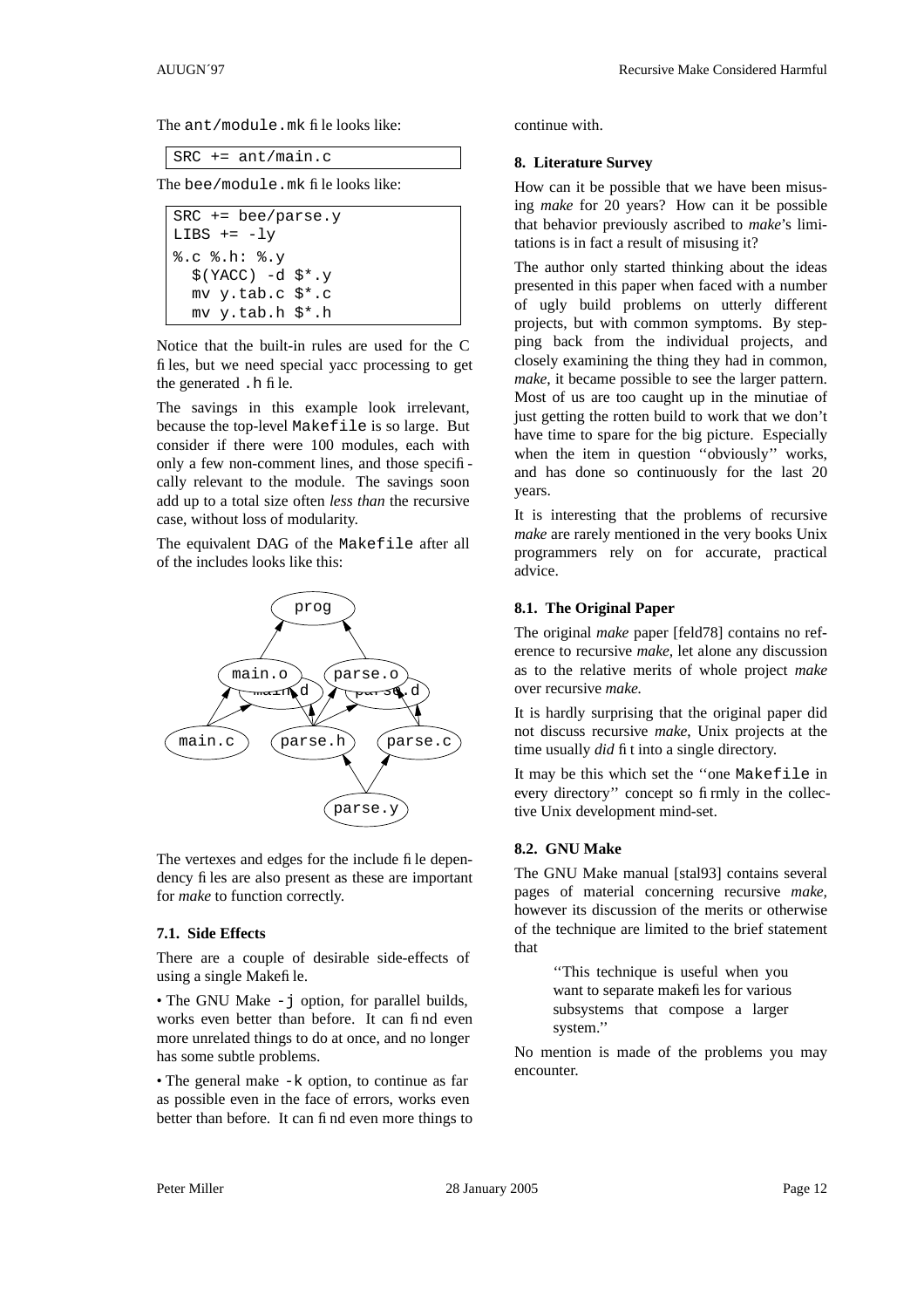### **8.3. Managing Projects with Make**

The Nutshell Make book [talb91] specifically promotes recursive *make* over whole project *make* because

> ''The cleanest way to build is to put a separate description file in each directory, and tie them together through a master description file that invokes *make* recursively. While cumbersome, the technique is easier to maintain than a single, enormous file that covers multiple directories.'' (p. 65)

This is despite the book's advice only two paragraphs earlier that

> ''*make* is happiest when you keep all your files in a single directory.'' (p. 64)

Yet the book fails to discuss the contradiction in these two statements, and goes on to describe one of the traditional ways of treating the symptoms of incomplete DAGs caused by recursive *make*.

The book may give us a clue as to why recursive *make* has been used in this way for so many years. Notice how the above quotes confuse the concept of a directory with the concept of a Makefile.

This paper suggests a simple change to the mindset: directory trees, however deep, are places to store files; Makefiles are places to describe the relationships between those files, however many.

### **8.4. BSD Make**

The tutorial for BSD Make [debo88] says nothing at all about recursive *make*, but it is one of the few which actually described, however briefly, the relationship between a Makefile and a DAG (p. 30). There is also a wonderful quote

> ''If *make* doesn't do what you expect it to, it's a good chance the makefile is wrong.'' (p. 10)

Which is a pithy summary of the thesis of this paper.

### **9. Summary**

This paper presents a number of related problems, and demonstrates that they are not inherent limitations of *make*, as is commonly believed, but are the result of presenting incorrect information to *make*. This is the ancient *Garbage In, Garbage Out* principle at work. Because *make* can only operate correctly with a complete DAG, the error

is in segmenting the Makefile into incomplete pieces.

This requires a shift in thinking: directory *trees* are simply a place to hold files, Makefiles are a place to remember relationships between files. Do not confuse the two because it is as important to accurately represent the relationships between files in different directories as it is to represent the relationships between files in the same directory. This has the implication that there should be exactly one Makefile for a project, but the magnitude of the description can be managed by using a *make* include file in each directory to describe the subset of the project files in that directory. This is just as modular as having a Makefile in each directory.

This paper has shown how a project build and a development build can be equally brief for a whole-project *make*. Given this parity of time, the gains provided by accurate dependencies mean that this process will, in fact, be faster than the recursive *make* case, and more accurate.

### **9.1. Inter-dependent Projects**

In organizations with a strong culture of re-use, implementing whole-project *make* can present challenges. Rising to these challenges, however, may require looking at the bigger picture.

- A module may be shared between two programs because the programs are closely related. Clearly, the two programs plus the shared module belong to the same project (the module may be self-contained, but the programs are not). The dependencies must be explicitly stated, and changes to the module must result in both programs being recompiled and re-linked as appropriate. Combining them all into a single project means that whole-project *make* can accomplish this.
- A module may be shared between two projects because they must inter-operate. Possibly your project is bigger than your current directory structure implies. The dependencies must be explicitly stated, and changes to the module must result in both projects being recompiled and re-linked as appropriate. Combining them all into a single project means that wholeproject *make* can accomplish this.
- It is the normal case to omit the edges between your project and the operating system or other installed third party tools. So normal that they are ignored in the Makefiles in this paper, and they are ignored in the built-in rules of